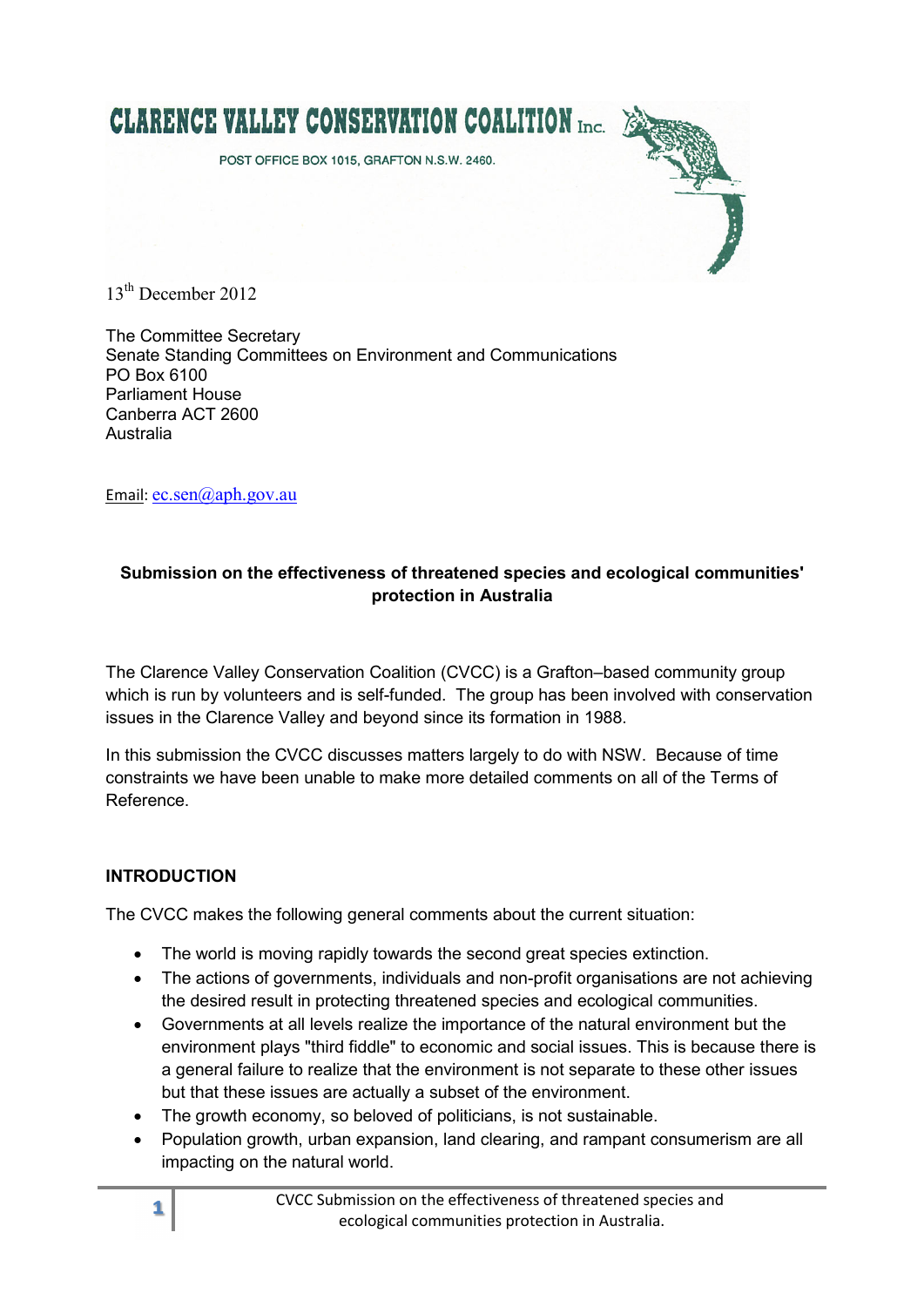- There's an urgent need to draw the line on land clearing.
- There is a need to take into account cumulative impacts on the environment. "Death by a thousand cuts" is happening continually.
- Governments and planners fail to take into account the ecological carrying capacity of an area.
- Many people are divorced from the natural world and fail to recognise its importance to their well-being and the well-being of humanity into the future.
- State government departments are being hamstrung by the loss of staff as governments cut expenditure.
- Many state governments and the NSW Government's attitude to the environment is a prime example – are out of touch with the people.
- There is a need to convince politicians that biodiversity loss is an urgent matter not just something to which they can pay lip-service.
- Provision of "compensatory" habitat does not work in preventing biodiversity loss.
- Protection of threatened species and biodiversity in general needs to be better funded and this funding needs to be channelled effectively.

### **(a) MANAGEMENT OF KEY THREATS TO LISTED SPECIES AND ECOLOGICAL COMMUNITIES:**

Below is some discussion of a number of key threatening processes.

#### 1. **Red Fox.**

The Red Fox is listed as a key threatening process in NSW. The National Parks & Wildlife Service's (NPWS) Fox Threat Abatement Plan (FoxTAP) has involved targeted baiting of foxes particularly around areas where shorebirds such as Little Terns, Pied Oystercatchers and Beach Stone-curlews are vulnerable. While this program has had some success in relation to these shorebirds there are other threats to their survival and to their successful breeding. Chief among these is the activity of people accessing breeding areas despite signage about the significance of these areas. Dogs pose another threat. For example, Belongil Creek, near Byron Bay, which used to be a Little Tern nesting area, is no longer used by the Terns because of the activities of humans and dogs.

### 2. **Cane Toad**

The Cane Toad is another species listed as a key threatening process in NSW. The Cane Toad is spreading from the north and its advance front is the eastern portion of the Clarence Valley. From there it is spreading in a south and south westerly direction. There has been a disjunct population in Yamba for around 20 years and there are now satellite populations in Brooms Head, Townsend, Mororo, Woombah, Warregah Island, Micalo Island and Palmers Island. The spread of this pest is apparently being facilitated by its ability to "hitch a ride" on vehicles which is assumed to be the reason for its arrival as isolated populations in Port Macquarie<sup>1</sup> and Taren Point<sup>2</sup>.

  $1$  A population of this pest was discovered in 1997 at Port Macquarie. Eradication there has apparently been successful.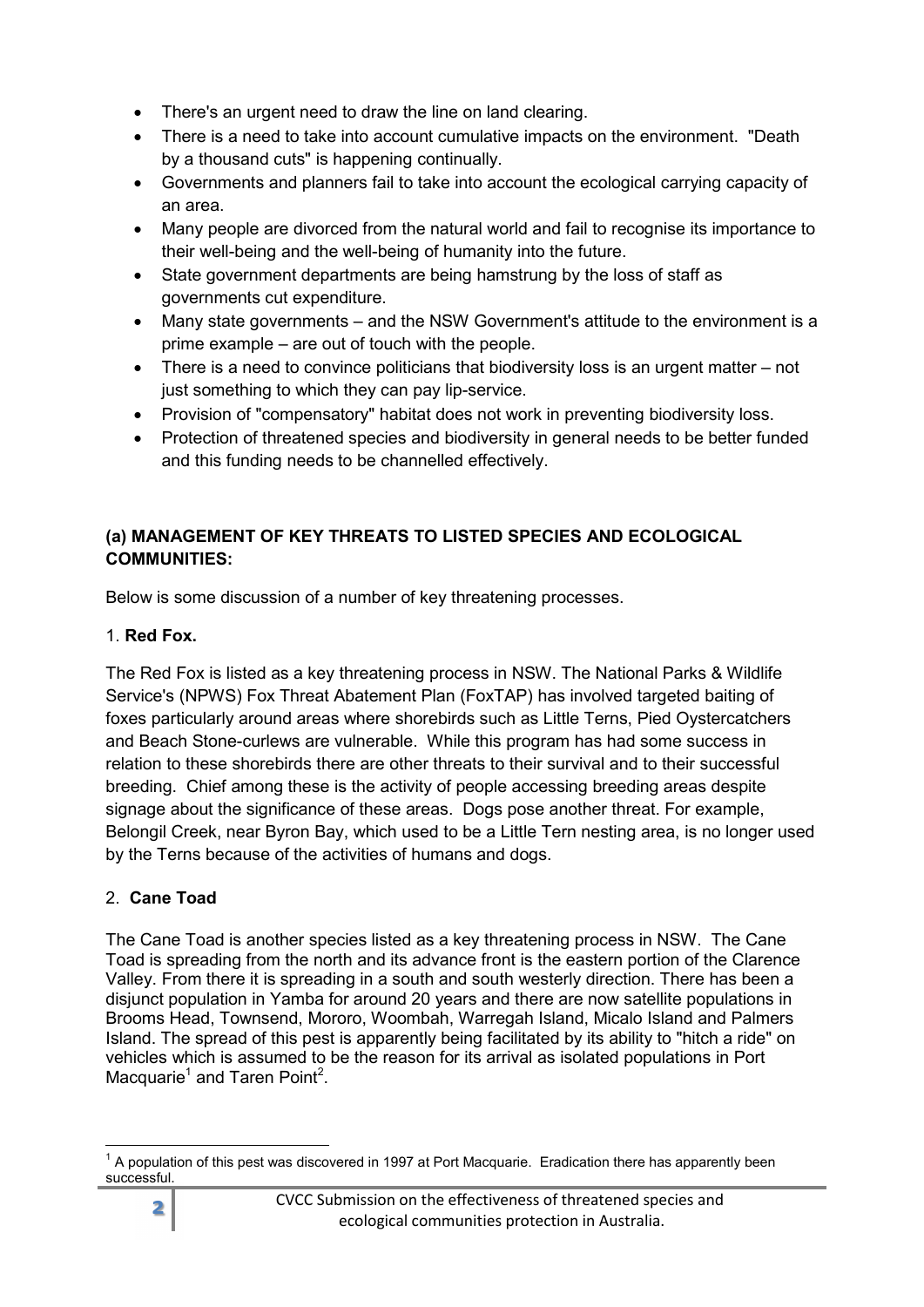In the Clarence Valley 10,417 toads were collected and euthanased between July 2011 and June 2012. Some of these were collected by contractors to NPWS, some were collected in the annual March Cane Toad Roundup at Yamba Golf Course while others were collected at the outlying areas (the new fronts) by volunteers working with the Clarence Valley Conservation in Action (CIA) Landcare group founded by Sharon Lehman. The CIA, with some grant assistance, is doing an excellent job in educating landowners about toad habits, toad-proofing farm dams etc as well as in collecting the pests.

It is our understanding that in recent years funding available to NPWS for this work has been reduced. Another important constraint to NPWS involvement in cane toad eradication has been the fact that much of this activity in our area has been "off park" and is therefore not really part of the NPWS role. Some of the funding that may have been directed to eradication activities has also been directed to research. We understand that Sydney University is doing research into a cane toad / tadpole trap. (The current light traps have not been successful in NSW.)

While the work of volunteers such as the CIA is helping to reduce numbers – and it is difficult to estimate by how much – quite obviously these efforts will not stop the advance of cane toads and their spread south and west.

The CVCC believes that Cane Toads and similar invasive pests should be listed under the Pest Control Act as noxious animals just as weeds can be listed as noxious weeds. Then landowners would be required to act to control the pests on their properties. It would, of course, be necessary for governmental assistance with this and for the regulatory authority to monitor compliance. This authority should have appropriate powers and funding to ensure it did this effectively. This should result in a much broader dealing with the issue than the current piecemeal approach where the government is not really giving the problem much attention and it's being left largely to volunteers.

#### 3. *Phytophthora cinnamomi*

The root-rot fungus *Phytophthora cinnamomi* was also listed as a key threatening process in NSW (gazetted in December 2002). This fungus has been identified in the vicinity of the Shannon Creek Dam<sup>3</sup>, a major component of the Clarence Valley- Coffs Harbour Regional Water Scheme (RWS). Testing was done for the fungus in this area in 2004 with the results being negative. Between then and 2006 there was considerable pre-construction work including geotechnical surveys. Further tests in 2006 showed the presence of the fungus.

The RWS management had developed a Plan of Management for Phytophthora which included washdown stations and other measures. However the Plan was never implemented during dam construction despite a complaint from the Clarence Environment Centre(CEC). Eventually the CEC learned, through documents obtained under Freedom of Information, that the General Manager of the RWS had unilaterally scrapped the Plan several days before commencement of dam construction, apparently because the fungus was already present in the area. The government department for the environment (which may have been named the Department of Environment and Conservation at this time – the name has changed a number of times since then!) allowed this to happen.



l

 $2$  Some years ago a population was discovered at Taren Point in Sutherland Shire. There the local Council and the NPWS have been working together on the problem. Around 250 toads were collected in the area between January and July 2010. <u>http://www.environment.nsw.gov.au/media/DecMedia10072001.htm</u><br><sup>3</sup> Shannon Creek Dam is a 30,000 ML off-stream storage south-west of Grafton in the Clarence Valley.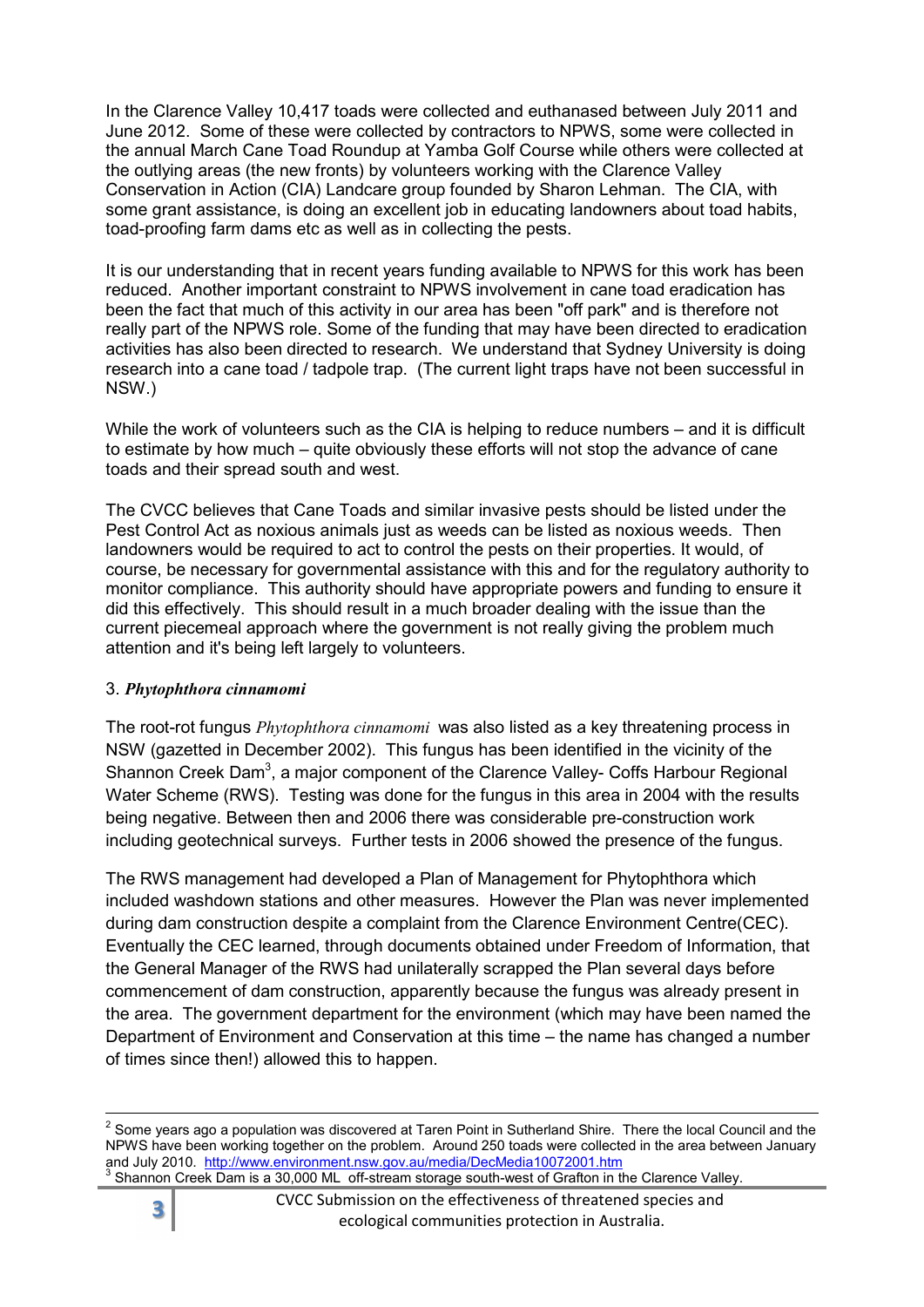This incident highlights an issue which is of considerable concern to the CVCC – the effectiveness of authorities in ensuring compliance with Plans of Management and other measures such as conditions of consent. This issue is of concern across all levels of government. These measures are supposed to ensure that operations are carried out in an accepted manner. Yet very often the community learns that those managing these protective or mitigating measures avoid implementing them and do so with impunity. (This compliance issue is also discussed in Term of Reference (d) 2 iv) below.

## **(b) DEVELOPMENT AND IMPLEMENTATION OF RECOVERY PLANS**

In NSW recovery plans are being developed in terms of communities or landscapes rather than individual species. In Priority Action Statements (PAS) species are divided into species needing management at species level and others at the landscape level. Because of limited funding for threatened species, PAS have been drawn up to direct funding to the most viable populations in the state. This means that all other populations will not receive funding for their management. This could lead to fragmented distribution of threatened species in the future. If this happens, threatened species would survive in core areas but with little genetic diversity.

## **(c) MANAGEMENT OF CRITICAL HABITAT ACROSS ALL LAND TENURES**.

Comments made in Term of Reference (d) 2 below in relation to the National Parks estate also apply in this section.

#### **(d) REGULATORY AND FUNDING ARRANGEMENTS AT ALL LEVELS OF GOVERNMENT.**

### **1. Funding**

The CVCC believes that funding is totally inadequate for threatened species protection, given that we are facing what has been called the second great species extinction. This has already been discussed in Terms of Reference (a)2 and (b) above and is discussed in Term of Reference (d)2i) below.

### **2. Regulatory Arrangement**

With regard to regulation for biodiversity and threatened species protection, the CVCC believes governments frequently opt out because of political expediency or the ideological conviction of elements in their political parties. The National Parks estate plays a critical role in providing sanctuary for threatened species. Yet this estate in NSW is increasingly threatened by the demands of interest groups seeking approval for inappropriate activities in these reserves – activities which are inimical to the core function of biodiversity conservation.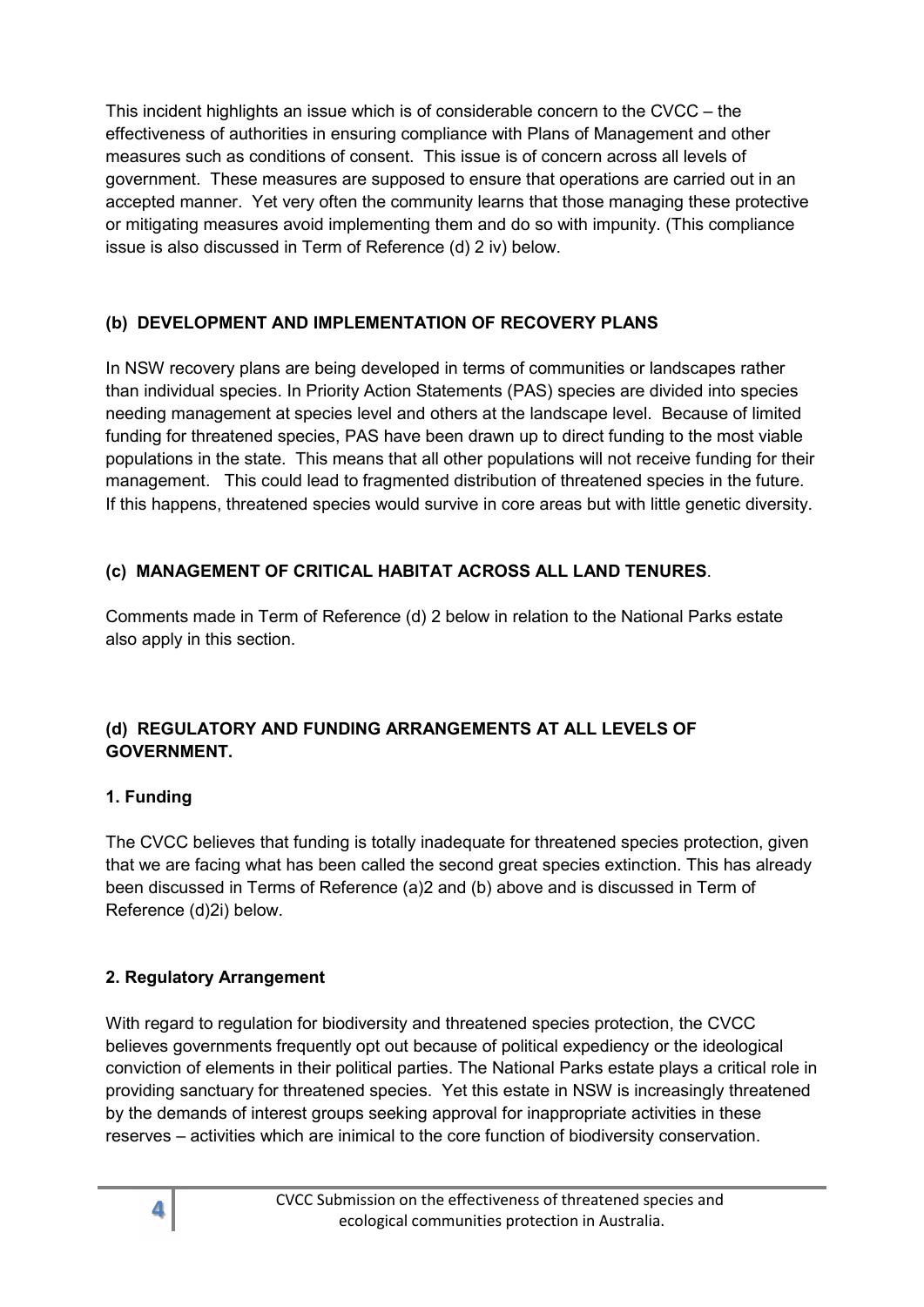This is of grave concern at a time when environmental degradation and species loss is alarming an increasing number of scientists and community members. Governments and those entrusted with managing our remaining natural areas should be taking a much more precautionary approach than they have been in recent years.

In NSW the move to allow access to the National Parks estate for inappropriate activities has occurred under both the previous Labor Government and the current Coalition Government.

#### i) Hunting in the National Park Estate

The national parks estate is where the community would expect that threatened species and biodiversity in general would be protected. However, the current NSW Government has shown a cynical indifference to the biodiversity protection role of the community's parks in the National Parks estate. It is allowing hunting in 79 of these reserves on the pretext that recreational hunters will do the work of eradicating the feral animals which threaten the native species in these parks. And some feral animals obviously impact on threatened species. However, there is no evidence that these amateurs, whose primary interest is in their sport – and in the continued existence of their target species - have any altruistic interest in benefitting biodiversity conservation.

Whether the number of reserves open to hunting will remain at 79 is open to question. Robert Borsak of the Shooters and Fishers Party has indicated that he expects all but about 40 of the National Parks estate to be opened up to recreational hunting<sup>4</sup>. And recent events show that the Government continues to cave in to this minority group in order to have its legislation pass through the Legislative Council.

Another question relates to government funding of feral control programs conducted in national parks by those with expertise in this area – the rangers employed in NPWS. Will the government use the presence of recreational hunters as an excuse to further erode the funding to National Parks management – funding which has declined in recent years?

Hunters licensed by the NSW Game Council<sup>5</sup> have had access for some years to State Forests and other Crown Land areas for hunting. In the twelve months prior to the end of April this year, the NSW Game Council estimated licensed hunters killed 15,663 animals, mostly rabbits, on these public lands. This is scarcely an impressive record of feral animal eradication, particularly when these recreational hunters had access to 400 forests and crown land areas.

Moreover, there has been no assessment – scientific or otherwise – of the effectiveness of recreational hunters controlling feral animal species in any of the public lands to which they have had access for years.

 $\overline{\phantom{a}}$ 

<sup>4</sup> http://www.smh.com.au/nsw/shooters-mp-foresees-hunting-in-all-but-about-40-nsw-national-parks-20120625- 20yme.html#ixzz1yw1OdSsH

<sup>&</sup>lt;sup>5</sup> The NSW Game Council was established in 2002 by the former Labor Government as a result of a deal with the Shooters and Fishers Party. From its current annual budget of \$3.8 million, one third is funded from licenses and the rest directly by NSW taxpayers.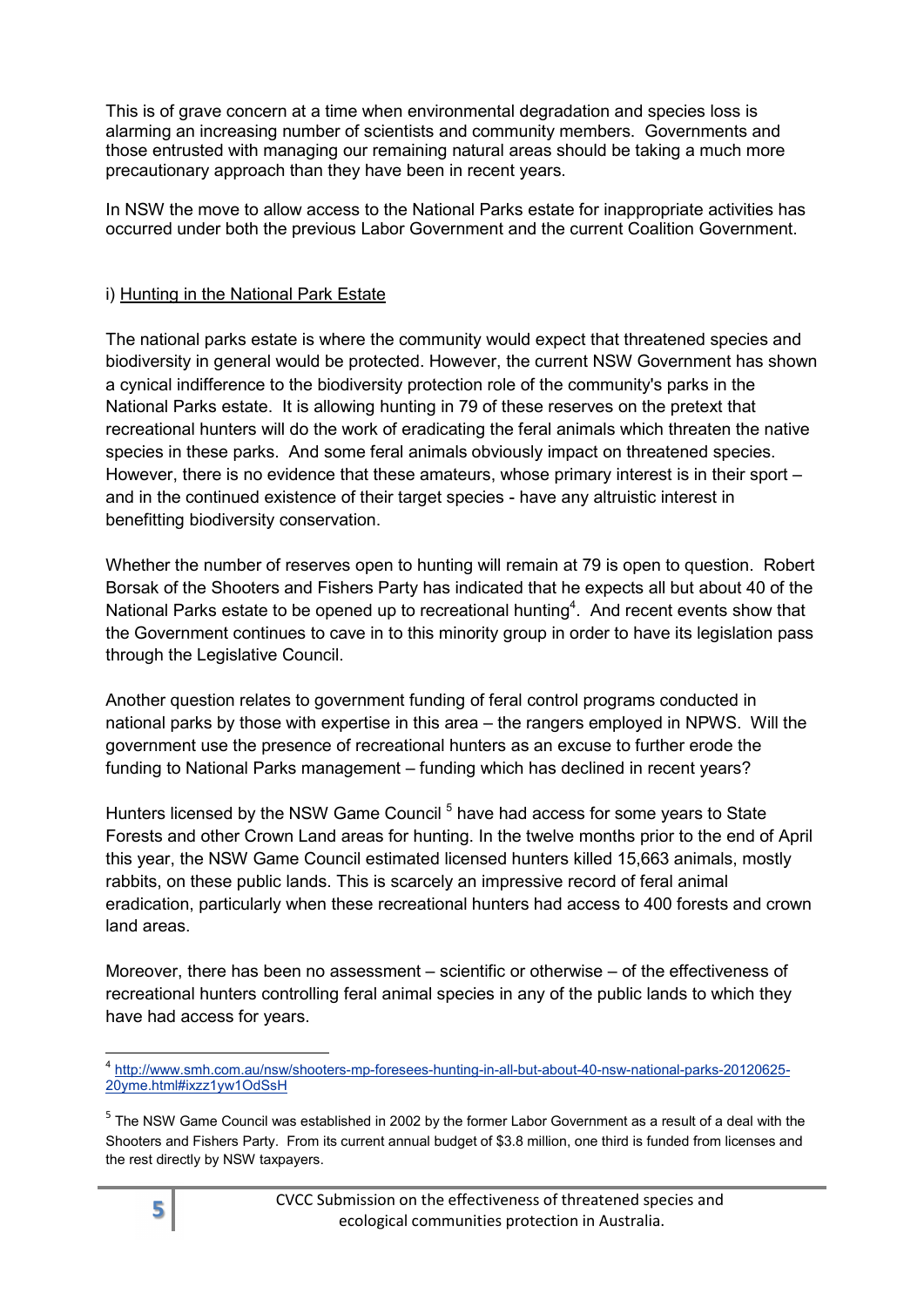Indeed there appears to be little, if any support, for claims by the NSW Game Council or the Shooters and Fishers Party, that such hunting is effective. In an essay published on the Invasive Species Council website (http://www.invasives.org.au ), *Is recreational hunting*  effective for feral animal control?<sup>6</sup> Dr Carol Booth debunks the claims of the Game Council.

#### ii) Grazing in National Parks

The NSW Government has shown a further disregard for the core purpose of the state's national parks in recently announcing trial grazing in some of the newer National Parks. The Government has claimed that this will be "established and monitored under scientific conditions" and that "lands that are subject to the grazing trial are regulated under the Threatened Species Conservation Act 1995 and the National Parks and Wildlife Act 1974."  $7$ Grazing is scarcely compatible with either of those Acts. And then, as this is a "trial", there is the question about what will happen following the conclusion of this trial. Will it be expanded to other National Parks?

#### iii) Inquiry into the Management of Public Lands in NSW

There are concerns that the current Legislative Council Inquiry into the Management of Public Lands in NSW<sup>8</sup> will recommend further undermining of the biodiversity protection role of reserves in the National Parks estate.

#### iv) Compliance

Compliance is a major issue in relation to regulatory arrangements. [This has already been referred to at the end of Term of Reference (a) above.]

When conditions are imposed on an activity or development, it is essential that monitoring takes place to ensure that the conditions are being adhered to. If this does not happen, there is little point in imposing conditions. The CVCC is more familiar with the failure of compliance matters in relation to local government but it is aware that this is an issue as well with the other two levels of government.

An example of the inadequacy of ensuring compliance is given below. This is not an isolated case.

Some years ago a developer submitted a Development Application to Clarence Valley Council for a rural residential subdivision in Burragan Road near Coutts Crossing (south-west of Grafton). The development was allowed to proceed despite the existence of threatened species. Council imposed a number of conditions on the development. There were numerous



entity://www.invasives.org.au/documents/file/reports/EssayProject\_RecHunting\_FeralControl.pdf<br>|

<sup>&</sup>lt;sup>7</sup> http://www.environment.nsw.gov.au/policies/grazingtrial.htm

 $8$  The terms of Reference for this Inquiry may be found at http://www.parliament.nsw.gov.au/Prod/parlment/committee.nsf/0/18b4c6b001e0d367ca2579e9000215c2/\$F

ILE/Terms%20of%20reference.pdf The report from this inquiry is due on  $30<sup>th</sup>$  April 2013.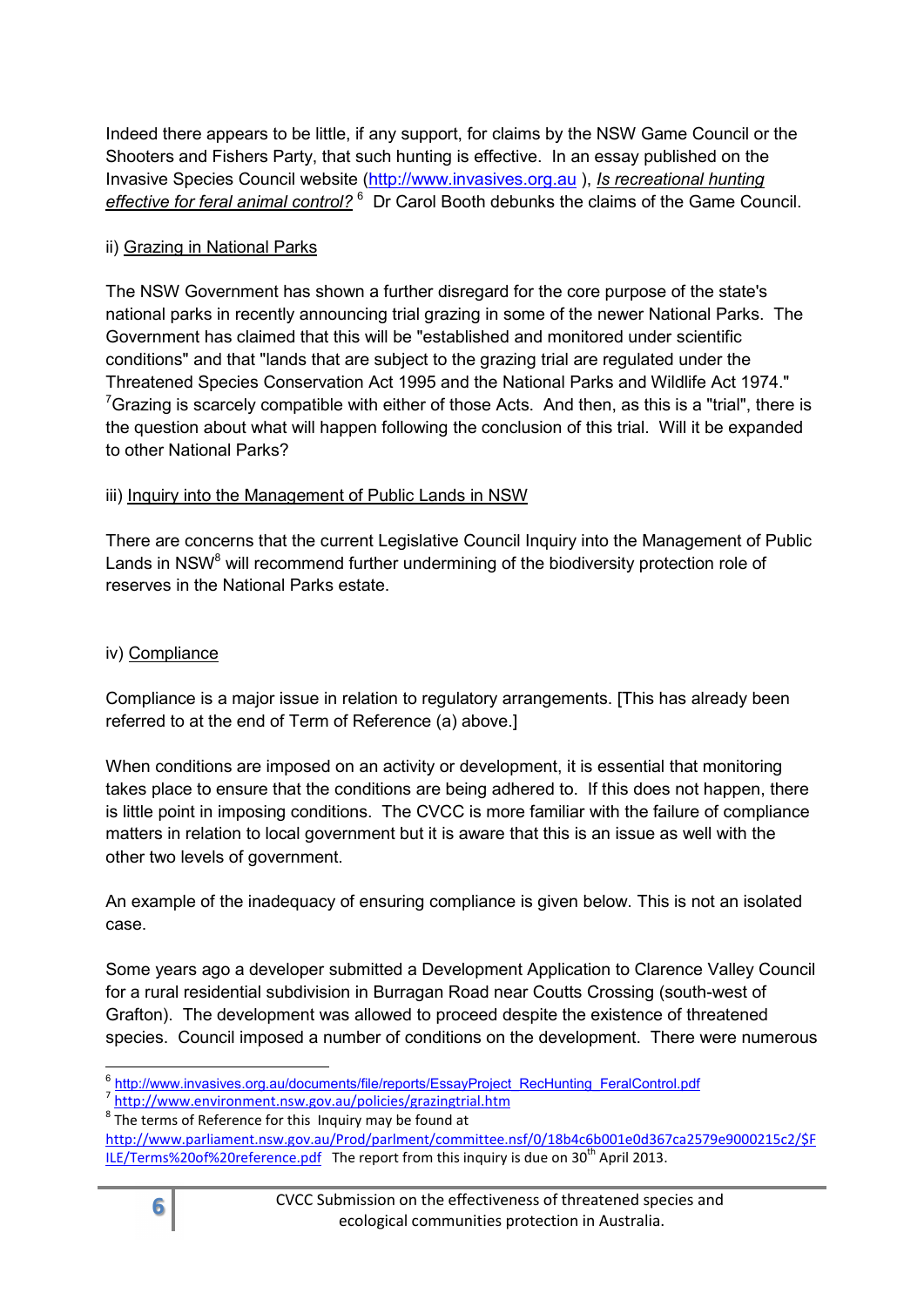breaches of these conditions but no effective policing of them. It appears that Councils such as Clarence Valley Council lack the staff and/or funding – and perhaps even the will - to check that conditions are being adhered to. And of course, developers know that compliance monitoring is weak or non-existent which almost certainly leads to more breaches of conditions.

# **3. The CVCC believes:**

- All levels of government have a responsibility to their communities and to future generations of humans to protect biodiversity in the areas they administer.
- All levels of government also have a responsibility to the other life forms in the ecosystems on which they and we, as humans, depend for the ecosystem services they provide (e.g. clean air and water).
- Proper scientific research is not receiving adequate funding.
- Scientific research is essential for a proper understanding of threats to species and how these threats can be best managed.
- Federal funding should be available to other species in addition to those listed federally.
- While volunteers may play a part in biodiversity conservation and threatened species protection (for example – through WIRES in NSW and schemes such as Land for Wildlife) it is not reasonable to expect that volunteers should shoulder the burden for this conservation and protection.
- Where grants are being made to community groups, it is essential that there is appropriate oversight to ensure that the money is being used effectively – and that there is a proper reporting process in place.

# **(e) TIMELINESS AND RISK MANAGEMENT WITHIN THE LISTING PROCESSES.**

The CVCC believes that if more funds were provided for the on-ground scientific work, we could have a much more efficient system of nomination and listing.

While acknowledging the necessity for a rigorous formal process in the listing process at both the state and federal level, the CVCC is concerned at the length of time a listing may take. An example of this is the years taken to list the koala federally. In NSW koalas had been listed as vulnerable for years. Of course, federally this was a complex case because of the different status of koalas in different parts of the country. However, in our region and in south-east Queensland koala numbers continued to slide dramatically while scientists and politicians shilly-shallied.

Then there is the question of the effectiveness of the listing. At one level this was illustrated by the well-publicised comments of Campbell Newman, Premier of Queensland, who deplored the federal listing as more green tape which would harm the building industry in his state. Just how committed is the Queensland Government to ensuring that its koalas survive in healthy viable populations?

This Campbell Newman comment highlights the importance of both community education and